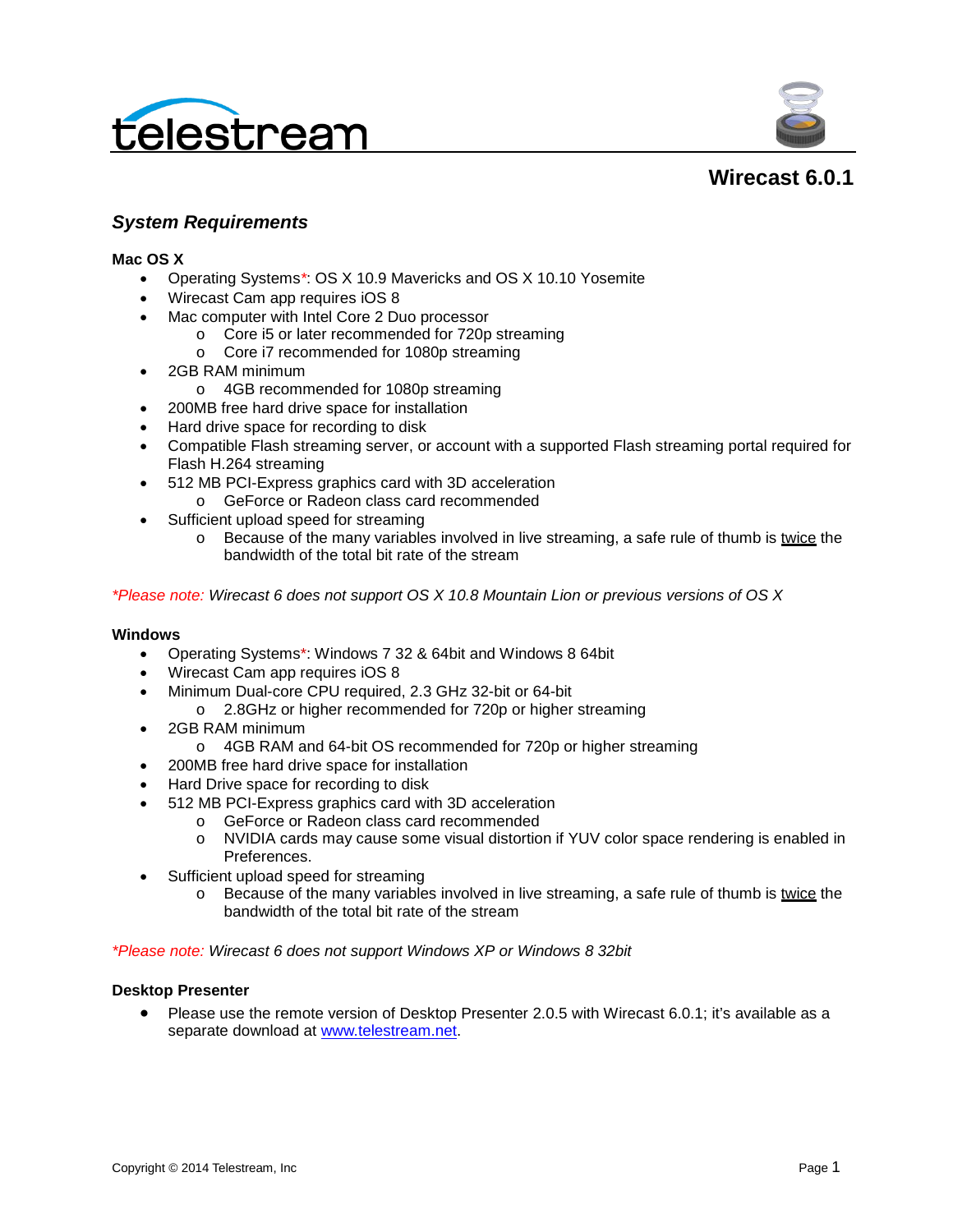# **Wirecast 6.0.1 Fixes and Enhancements**

- New! Use of the Wirecast Cam iOS 8 App, a free app for iPad and iPhone, as a source. (Mac OS X & Windows)
- New! Added support for .WAV and .M4A file playback that was present in 5.0.3 but absent in 6.0. (Mac OS X & Windows)
- Fixed a crash that occurred if the destination RTMP server was slow to accept a stream after a connection has been established. (Mac OS X & Windows)
- Fixed crash due to corrupted audio settings being read from the preferences. (Windows)
- Fixed crash when copying a search string from the Social Feed search field. (Mac OS X & Windows)
- Renamed "Microsoft Azure Media Services" "Azure Media Services" in the Output Settings dialog. (Mac OS X & Windows)
- Fixed crash when deleting Tweets from the Social Media message feed. (Mac OS X & Windows)
- Prevented Unhandled Exception error when using social media feed without entering credentials. (Mac OS X & Windows)
- Fixed issue that prevented the File Open button from operating in the NewBlueFX section of the Source Settings Dialog under some conditions. (Mac OS X & Windows)
- AJA cards no longer function in Wirecast directly through via AVFoundation. Install the AJA Wirecast source plugin to access them from Wirecast.

# **Wirecast 6.0 Fixes and Enhancements**

- New! Instant Replay support. (Mac OS X & Windows)
- New! Playlist Support. (Mac OS X & Windows)
- New! Twitter integration. (Mac OS X & Windows)
- New! Support for the new iOS 8 App, Wirecast Cam, as a camera source. (Mac OS  $\times$  & Windows)
- New! Recordings are now written in a recoverable file format. Recording files are now usable even the recording is interrupted due to system failure. (Mac OS X & Windows)
- New! Full Retina support. (Mac OS X)
- New! Improved Multicast and Unicast support. (Mac OS X & Windows)
- New! Keyboard mapping functionality for shots. (Mac OS X & Windows)
- New! Shortcut keys for setting in and out points and creating Replay shots. (Mac OS X & Windows)
- New! Destination for Microsoft Azure Media Services. (Mac OS X & Windows)
- New! Destination for Wowza Streaming Engine (Mac OS X & Windows)
- New! Added AppleScript samples to application bundle. (Mac OS X & Windows)
- New! Added the ability to play back recorded media in Preview. (Mac  $OS \times 8$  Windows)
- New! Added the ability to set in and out points in Preview. (Mac OS X & Windows)
- New! Added the ability to set playback speed in Preview. (Mac OS X & Windows)
- New! Added the ability to suppress automatic detection of IP devices in network. (Mac OS X & Windows)
- New! Added the ability to automatically set the Canvas size. (Mac OS X & Windows)
- New! Support for using custom backgrounds for Scoreboards. (Mac OS X & Windows)
- New! Hotkeys to change scores from the Wirecast main window. (Mac OS X & Windows)
- New! Add support for 2K and 4K canvas sizes via Custom Canvas size. (Mac OS X & Windows)
- New! AppleScript examples are now part of the application bundle at Wirecast.app/Contents/Resources/scriptingexamples. (Mac OS X)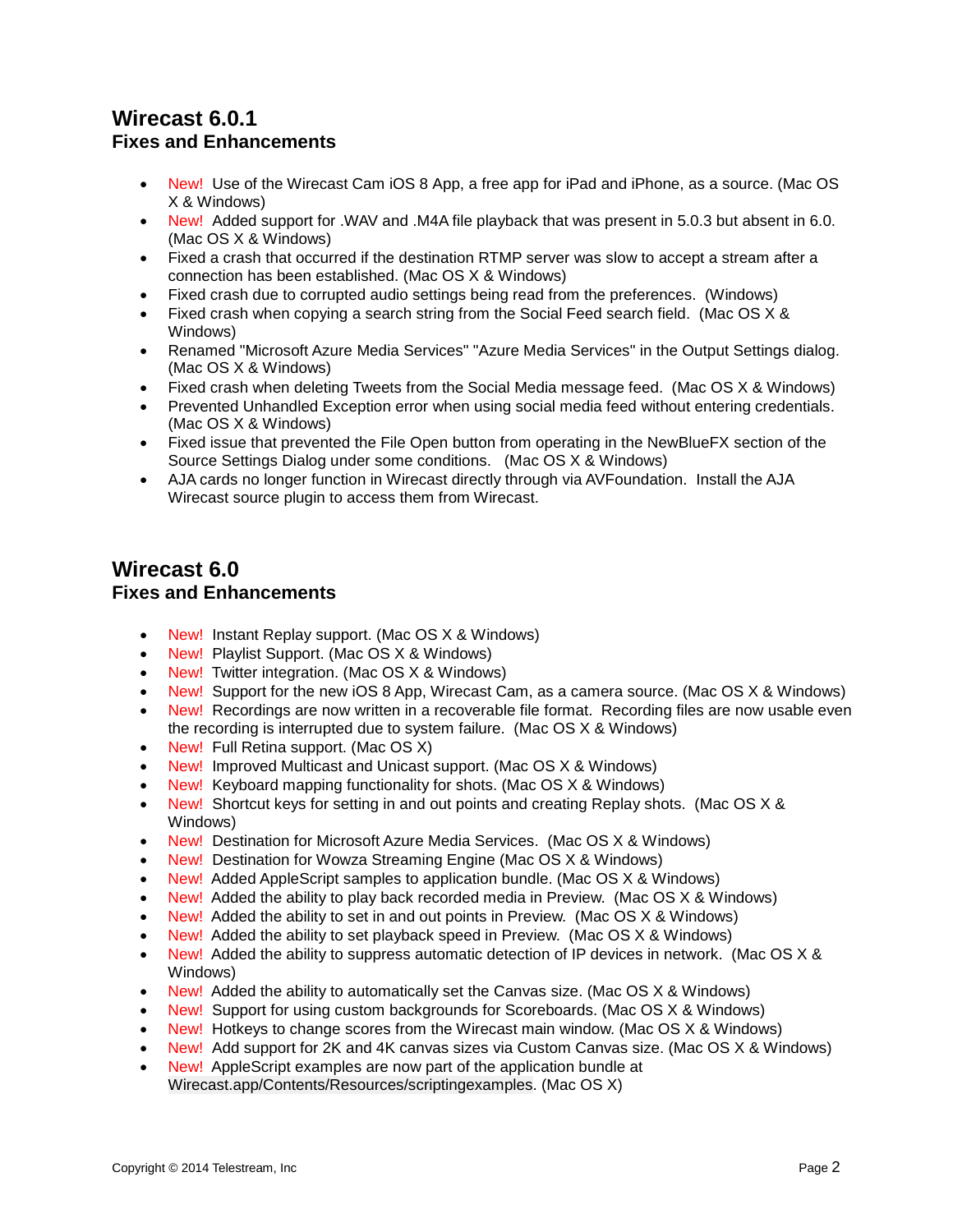- New! 64bit versions of Wirecast are now available. Moving to 64bit fixes many problems caused by running out of memory due to 32bit memory limits. (Mac OS X & Windows)
- New! Updated installer technology for Windows; new versions of Wirecast will automatically replace previous versions of Wirecast without the need to manually uninstall beforehand. (Windows)
- New! Dedicated destination for Wowza server that can utilize configuration files created by Wowza. (Mac OS X & Windows)
- New! MOV record to disk destination replaces QuickTime Record To Disk for recording near lossless video at low CPU. ProRes codec is available on Mac, and MJPEG is available on Windows with selectable quality. (Mac OS X & Windows).
- New! Wirecast no longer uses QuickTime components for video file playback and writing. QuickTime, deprecated by Apple, has been replaced with technology optimized to take advantage of 64 bit addressing, providing superior performance with higher resolutions and frame rates. (Mac OS X & Windows)
- New! QuickTime is no longer required to run Wirecast on Windows. (Windows)
- New! User presets are now listed on top of system, and destination default presets for easy access. (Mac OS X & Windows)
- New! Ability to set the maximum number of reconnects to a streaming server/CDN. This avoids the situation where a user would have to force quite Wirecast once a server becomes unresponsive. (Mac OS X & Windows)
- New! New Blue Pro Titler Plug-in and support (Mac OS X & Windows)
- Eliminated memory spike when playing back some mp4 files. (Mac OS X & Windows)
- Fixed problem where some mp4 files would play back with no audio. (Mac OS X & Windows)
- Fixed issue where incorrect Video FPS selections were displayed for USB cameras in the Source Settings dialog. (Mac OS X)
- Fixed jitter/stutter when recording at 1080p in ProRes and MJPEG. (Mac OS X, Windows)
- Fixed issue that prevented tabbing between controls. (Mac OS X)
- Fixed issue that sometimes caused frame drops during a transition when switching to shots containing prerecorded video. (Mac OS X & Windows)
- Fixed problem where streaming audio-only resulted in sped up audio. (Mac OS X)
- Fixed problem where audio because out of sync after playing video file in the Configure Media Settings tab of the Shot Editor. (Mac OS X & Windows)
- Fixed issue where disconnecting a device could cause a crash if there were no built-in AV devices or other AV devices connected to the system. (Mac OS X, Windows)
- Fixed crash when last connected camera was disconnected. (Mac OS X)
- Fixed crash on exit after using Blackmagic Output and Input on separate cards. (Mac OS X)
- Fixed problem where Bonjour WebStream sources did not connect and the Asset Manager listed them as missing at document load. (Mac OS X & Windows)
- Fixed issue that caused floating colors in scoreboards. (Mac OS X)
- Fixed memory leak and eventual crash (after a few hours) when using the Matrox VS4. (Windows)
- Fixed issue that caused black frames to be inserted during transitions. (Mac OS X & Windows)
- Fixed issue that prevented a correct event list to be retrieved from YouTube. (Mac OS X & Windows)

## **Features No Longer Supported**

- VP6 codec no longer supported and has been replaced for streaming in Flash by H.264. (Mac OS X & Windows)
- Streaming to a QuickTime streaming server. (Mac OS X & Windows)
- Streaming using the built-in QuickTime streaming server. (Mac OS X & Windows)
- Playback of animated GIFs that was supported via QuickTime. ProRes may be used as an alternative. (Mac OS X & Windows)
- Support for Apple Animation. (Mac OS X & Windows)
- The Sony SNC-RZ50. (Mac OS X & Windows)